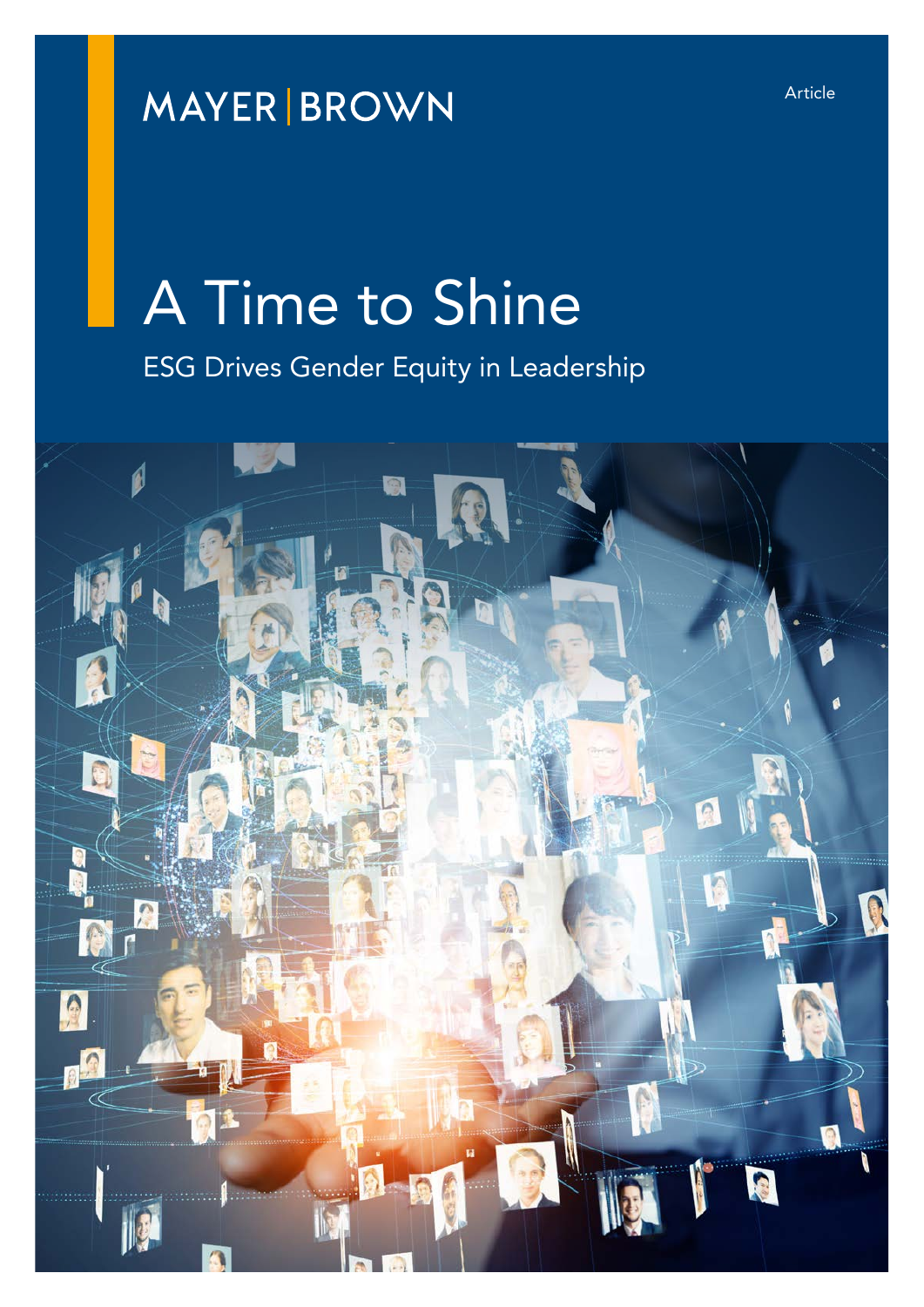## The Rise of ESG

The world is experiencing a major societal shift towards "sustainability" and "responsibility", and increased expectation of accountability, in business coupled with a significant legislative and regulatory push to reflect these changing attitudes. This shift is manifested by the recent rise of "ESG" which covers a broad array of issues and considerations but generally refers to three central factors – environmental, social and governance principles – which are applied to gauge the sustainability and ethical behavior of asset owners, investors and businesses.

This move towards a more responsible approach has previously been led by institutional investors, such as development finance institutions, pension funds and investment foundations. As wider society has become much more conscious of ESG issues, other corporate stakeholders including shareholders, customers, suppliers, employees and the broader community in which a business operates are also engaging. The acceptance and spread of the sustainability concept globally has led to the development of new laws, regulations, industry standards and policies, and has even prompted the creation of new investment products such as green bonds and loans, as well as ESG-focused funds.

| <b>ESG By the Numbers</b>                                                                                                                                | <b>BY</b><br>2018 |                       | <b>MORE THAN US\$30 TRILLION</b><br><b>MANAGED PER RESPONSIBLE</b><br><b>INVESTING CRITERIA</b> |  |
|----------------------------------------------------------------------------------------------------------------------------------------------------------|-------------------|-----------------------|-------------------------------------------------------------------------------------------------|--|
| 33% OF THE TOTAL \$51.4 TRILLION IN<br><b>TOTAL ASSETS UNDER PROFESSIONAL</b><br><b>MANAGEMENT IN THE US WERE IN</b><br>SUSTAINABLE INVESTING STRATEGIES | <b>BY</b><br>2020 | <b>BY MAY</b><br>2020 | <b>OVER 1,500 CASES OF</b><br><b>CLIMATE LITIGATION</b><br><b>IDENTIFIED GLOBALLY</b>           |  |
| <b>INVESTORS CONTRIBUTED \$51.1 BILLION OF NET</b><br>NEW MONEY INTO FUNDS INCORPORATING ESG<br>PRINCIPLES, AN INCREASE OF OVER 100% FROM 2019           |                   | IN<br>2020            |                                                                                                 |  |

 $2 \times 2 \times 2 \times 2$  ,  $2 \times 2 \times 2 \times 2$ Gender diversity is one of many ESG factors that has recently attracted increased attention from lawmakers and investors. We should all be familiar with this important concept in other contexts, but how can we best think about gender diversity in the ESG paradigm, and what are its benefits?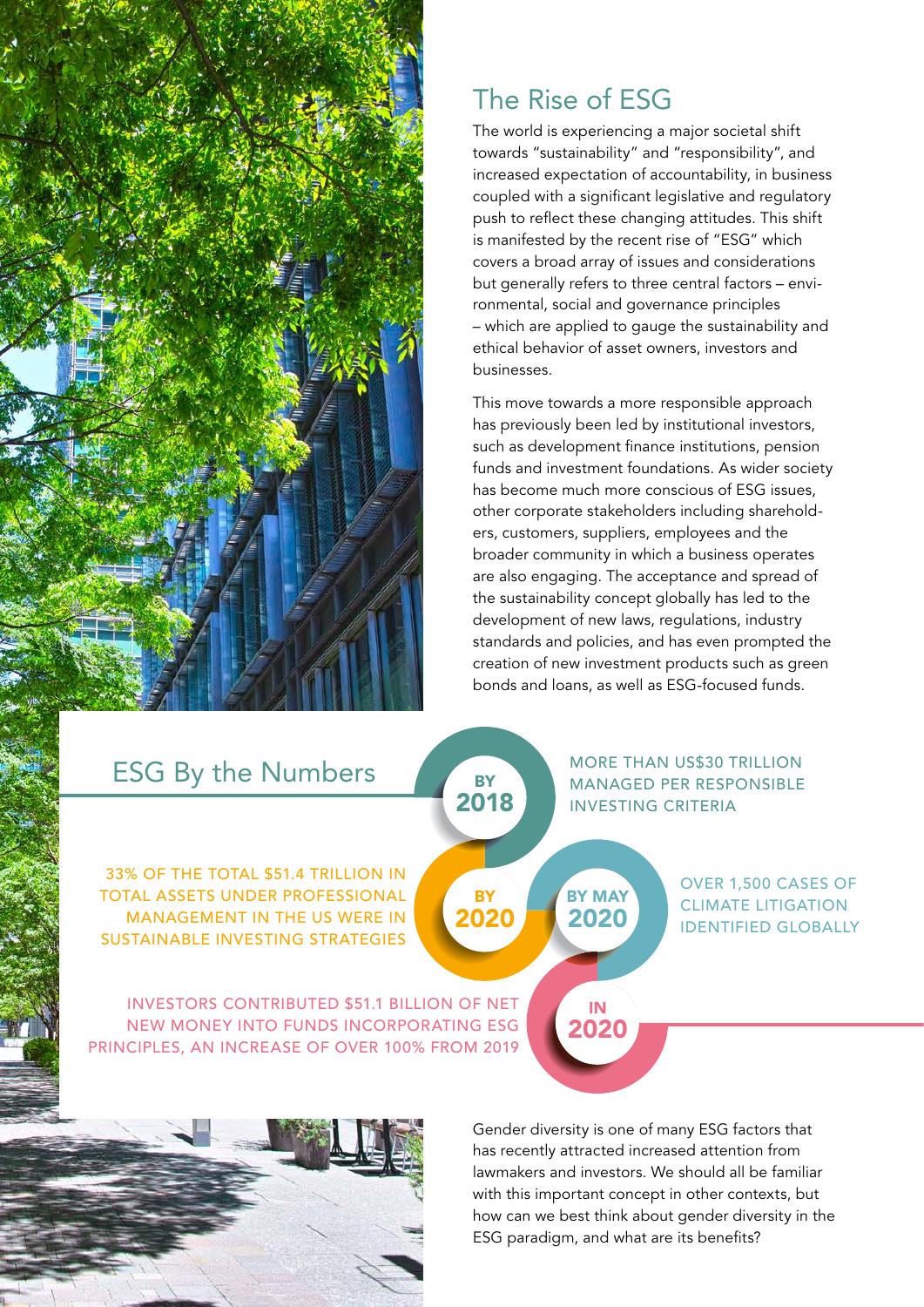#### Diversity and Leadership

Diversity covers a range of characteristics and qualities: learned skills and experience, cognitive skills, thinking styles and personality traits, as well as factors which shape our identity such as race, age, gender, sexual orientation, religion, cultural background and national origin. Gender is perhaps one of the most visible types of diversity and we have seen the promotion of gender equity for some time among politicians, regulators, corporate boards and entrepreneurs. Of course, it's not just about gender—the participation of ethnic minorities and individuals from different cultures can be important for the same reasons as it introduces different perspectives, experiences and thinking into a discussion or decision making process.

Public companies have been facing growing investor and regulatory pressure to improve diversity among their director ranks for some time. Investors are also focusing on diversity in the governance and senior leadership of the private businesses they invest in either directly or through asset managers. In the case of gender diversity, investors are assessing the gender equity of a business in connection with a range of issues, including the ability of a business to identify, address and respond to ESG risks and opportunities more broadly. It is not just regulators and investors, as pressure is coming from activist

shareholders, customers, existing and potential employees and other stakeholders to increase the representation of women on corporate boards and in senior management.

There is ample and growing evidence that diverse leadership bodies, in particular gender diverse boards and senior management, make better decisions.1 In addition, diverse leadership can promote innovation and resiliency in a business, and can help attract and retain talent. Notwithstanding this growing body of evidence supporting the merits of gender diversity within corporate leadership, progress towards gender balance at the board and senior management level remains slow, indicating that affirmative action is still required by corporations and the communities they serve to bring about change at pace.

The Asian University for Women (AUW) is a noteworthy supporter of this journey for women from Asia. AUW is an independent, regional institution dedicated to excellence, women's education and leadership development – global in outlook, but rooted in the contexts and aspirations of the people of Asia. Its mission of providing a platform to educate women of uncommon ability and leadership potential together with a network business and political leaders will help drive the shift to a more sustainable world and more equitable society.



1 A 2019 study by S&P Global Market Intelligence ("*When Women Lead, Firms Win*", available [here](https://www.spglobal.com/en/research-insights/featured/when-women-lead-firms-win)), showed that businesses with female CFOs were more profitable and produced better share price performance when compared to the market average. The research also showed that firms with greater gender diversity on their board of directors have been more profitable and larger than firms with less gender diversity.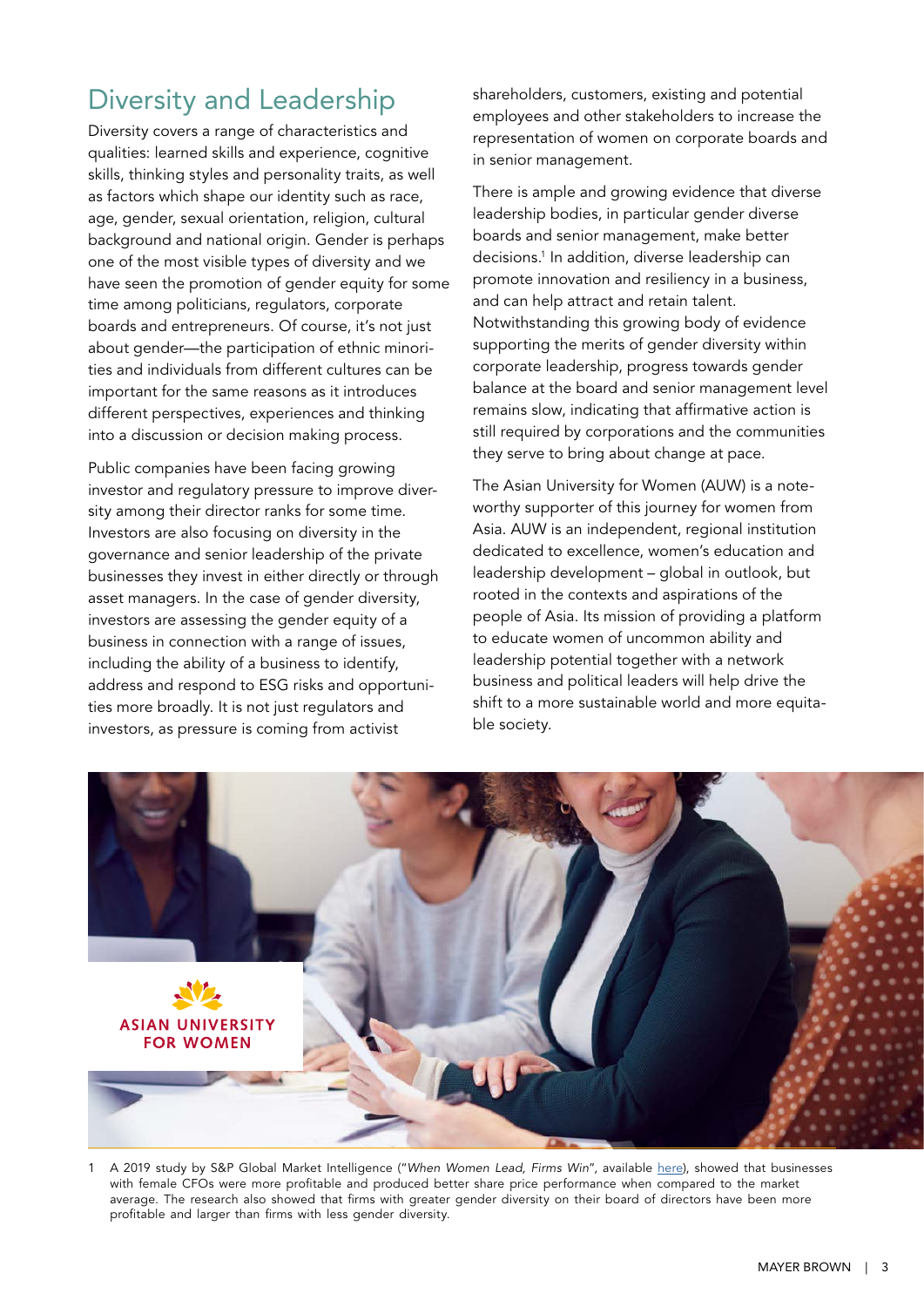### Diversity and ESG Performance

There is also growing evidence that better decision making on ESG-related matters generates better corporate returns and performance. A comprehensive review and analysis of multiple studies of the interrelationship between ESG criteria and corporate financial performance supports this conclusion.2 A recent research paper published by the IFC Corporate Governance Group supports a positive correlation between gender diversity in leadership functions and higher ESG standards. That research revealed that companies with higher ESG standards perform better on a critical set of metrics including: stronger internal controls and oversight, reduced risk of fraud and ethical violation, greater stakeholder engagement and positive impact on brand and reputations.3 With ESG rising up the corporate agenda globally, and the increase in regulatory and stakeholder attention to ESG issues, it is important to emphasize and broadcast this connection between leadership, diversity and ESG performance.

ESG criteria create both opportunities and risks for businesses. This is why regulators, investors and other stakeholders are requiring ESG principles to be integrated into governance and risk management frameworks. For example, with respect to climate-related risk, as the connection between a board's action or inaction and exposure to climate-related risk becomes more evident and verifiable, companies and their directors face an increased risk of litigation, regulatory enforcement and reputational harm.

As a result, businesses are under pressure to build out capacity (knowledge, experience and resources) and governance structures to ensure appropriate oversight of climate-related issues and risks as well as other material ESG topics such as human rights violations within a supply chain. Directors and senior management are expected to have a solid competence and, while experts are important, the increasing importance of the role and influence of all directors and senior management is key. This is another area where diversity brings strength. The different perspectives and varied knowledge, experience and resources of a diverse board can help meet the myriad ESG-related expectations that regulators continue to develop for corporate management.

The gender, ethnic, cultural diversity and style of thought of AUW graduates makes them prime candidates to help business improve their corporate performance and enhance decision making critical to dealing with and achieving ESG-related risk and opportunities. One recent AUW graduate, Archana Somasekharan, who is from Kerala in Southern India, is currently working as an Environmental Consultant at Environmental Resources Management (ERM). Archana's main focus at ERM is Environmental Health and Safety Due Diligence (EHSDD). Archana notes "I was interested in ESG because of its elements including climate change and low carbon transition, the promotion of sustainable growth and the social aspects (such as gender equality). I studied each of these topics at AUW as an Environmental Sciences student and now it's my turn to help companies implement ESG principles while we are fostering a sustainable world."



- 2 A. Bassen, T. Busch and G. Friede, "*ESG and financial performance: aggregated evidence from more than 2000 empirical studies*", Journal of Sustainable Finance and Investment Vol. 5, 2015, Issue 4 (15 December 2015), available [here](https://www.tandfonline.com/doi/full/10.1080/20430795.2015.1118917).
- 3 A. Di Miceli, A. Donaggio, "*Women in Business Leadership Boost ESG Performance: Existing Body of Evidence Makes Compelling Case*", Private Sector Opinion, IFC Corporate Knowledge Publication (2018), available [here](https://www.ifc.org/wps/wcm/connect/topics_ext_content/ifc_external_corporate_site/ifc+cg/resources/private+sector+opinion/women+in+business+leadership+boost+esg+performance).